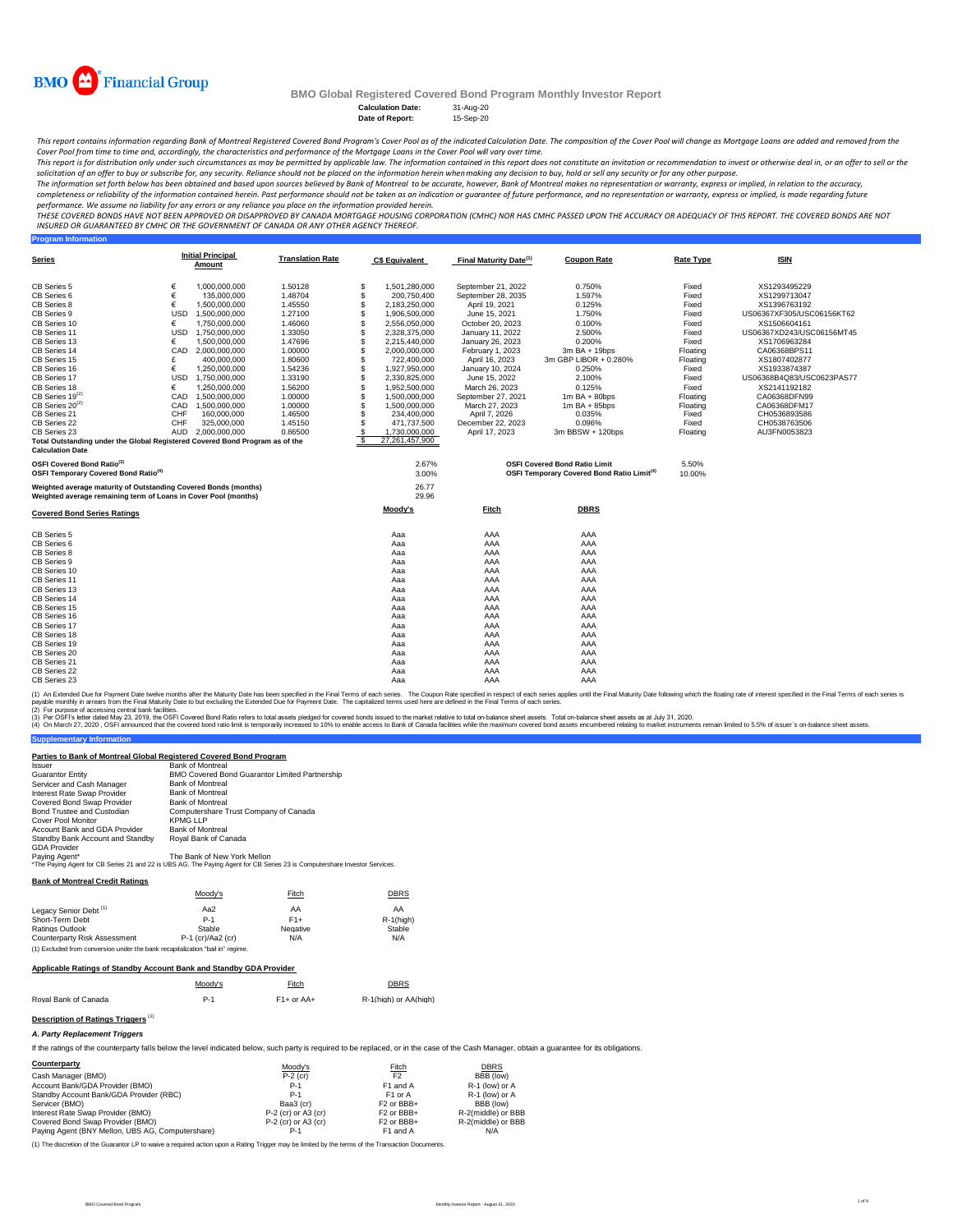

#### **Calculation Date:** 31-Aug-20 **Date of Report:**

I) The following actions are required if the Cash Manager (BMO) undergoes a downgrade below the stipulated rating: *B. Summary of Specific Rating Trigger Actions*

|                                                                                                                                                                                                                                                                                                                       | <u>ILITE IUINWIIN AGUUIS AIC ICUUICU II UIC GASITIVIAHAUCI (DIVIO) UHUCIUOCS A UUWINIAUC DCIUW UIC SUDUIAUCU IAUNU.</u> |                     |                 |  |  |  |
|-----------------------------------------------------------------------------------------------------------------------------------------------------------------------------------------------------------------------------------------------------------------------------------------------------------------------|-------------------------------------------------------------------------------------------------------------------------|---------------------|-----------------|--|--|--|
|                                                                                                                                                                                                                                                                                                                       | Moodv's                                                                                                                 | Fitch               | <b>DBRS</b>     |  |  |  |
| a) The Servicer will be required to direct amounts received directly<br>into the GDA Account (or Standby GDA Account if applicable)<br>within 2 Canadian business days and the Cash Manager shall<br>immediately remit any funds held at such time for or on behalf of<br>the Guarantor directly into the GDA Account | $P-1$                                                                                                                   | F <sub>1</sub> or A | R-1(low) or BBB |  |  |  |
|                                                                                                                                                                                                                                                                                                                       |                                                                                                                         |                     |                 |  |  |  |

II) The following actions are required if the Servicer (BMO) undergoes a downgrade below the stipulated rating:

|                                                                                                          | Moody's    | Fitch               | <b>DBRS</b> |
|----------------------------------------------------------------------------------------------------------|------------|---------------------|-------------|
| a) The Servicer will be required to direct amounts received to the<br>Cash Manager, or GDA as applicable | $P-1$ (cr) | F <sub>1</sub> or A | BBB(low)    |

III) The Swap Provider is required to transfer credit support or transfer all of its rights and obligations to a replacement third party, or to obtain a<br>guarantee of its rights and obligations from a third party, if the Sw

|                                | $Mody's^{(3)}$        | Fitch               | <b>DBRS</b>    |
|--------------------------------|-----------------------|---------------------|----------------|
| a) Interest Rate Swap Provider | $P-1$ (cr) or A2 (cr) | F <sub>1</sub> or A | R-1 (low) or A |
| b) Covered Bond Swap Provider  | $P-1$ (cr) or A2 (cr) | F1 or A             | R-1 (low) or A |

IV) The following actions are required if the Issuer (BMO) undergoes a downgrade below the stipulated rating:

| a) Mandatory repayment of the Demand Loan                                                                        | Moody's<br>N/A | Fitch<br>F <sub>2</sub> or BB <sub>+</sub> | <b>DBRS</b><br>N/A |
|------------------------------------------------------------------------------------------------------------------|----------------|--------------------------------------------|--------------------|
| b) Cashflows will be exchanged under the Covered Bond Swap<br>Agreement (to the extent not already taking place) | Baa1           | BBB+                                       | BBB (high)         |
| c) Transfer of title to Loans to Guarantor <sup>(4)</sup>                                                        | A3             | BBB-                                       | BBB (low)          |
| <b>Events of Defaults &amp; Test Compliance</b>                                                                  |                |                                            |                    |
| Asset Coverage Test (C\$ Equivalent of Outstanding<br>Covered Bond < Adjusted Aggregate Asset Amount)            |                | Pass                                       |                    |
| <b>Issuer Event of Default</b>                                                                                   |                | No                                         |                    |
| Guarantor LP Event of Default                                                                                    |                | No                                         |                    |

(3) If no short term rating exists, then A1

(4) The transfer of registered title to the Loans to the Guarantor may be deferred if (A) satisfactory assurances are provided to the Guarantor and the Bond Trustee by The Office of the Superintendent of Financial Institut

## **Pre-Maturity Test** *(Applicable to Hard Bullet Covered Bonds)*

| <b>Pre-Maturity Required Ratings</b> | Moody's | Fitch | $\mathsf{DBRS}^\mathsf{(1)}$ |
|--------------------------------------|---------|-------|------------------------------|
|                                      |         |       | A (high) or A (low)          |

Following a breach of the Pre-Maturity test in respect of a Series of Hard Bullet Covered Bonds, and unless the Pre-Maturity Liquidity Ledger is otherwise funded from the other sources, the Partnership shall offer to sell Randomly Selected Loans if Final Maturity Date is within 12 months from the Pre-Maturity Test Date.

(1) In the case of DBRS, if Final Maturity Date is within six months of the Pre-Maturity Test Date, then A(high), otherwise A(low).

**Reserve Fund**

|                                                                               | Moody's    | Fitch               | <b>DBRS</b>           |  |
|-------------------------------------------------------------------------------|------------|---------------------|-----------------------|--|
| <b>Reserve Fund Required Amount Ratings</b>                                   | $P-1$ (cr) | F <sub>1</sub> or A | R-1 (Low) and A (low) |  |
| Are the ratings of the Issuer below the Reserve Fund Required Amount Ratings? |            | No                  |                       |  |

If the ratings of the Issuer fall below the Reserve Fund Required Amount Ratings, then the Guarantor shall credit or cause to be credited to the Reserve Fund funds up to an amount equal to the Reserve<br>Fund Required Amount.

Reserve Fund Required Amount: Nil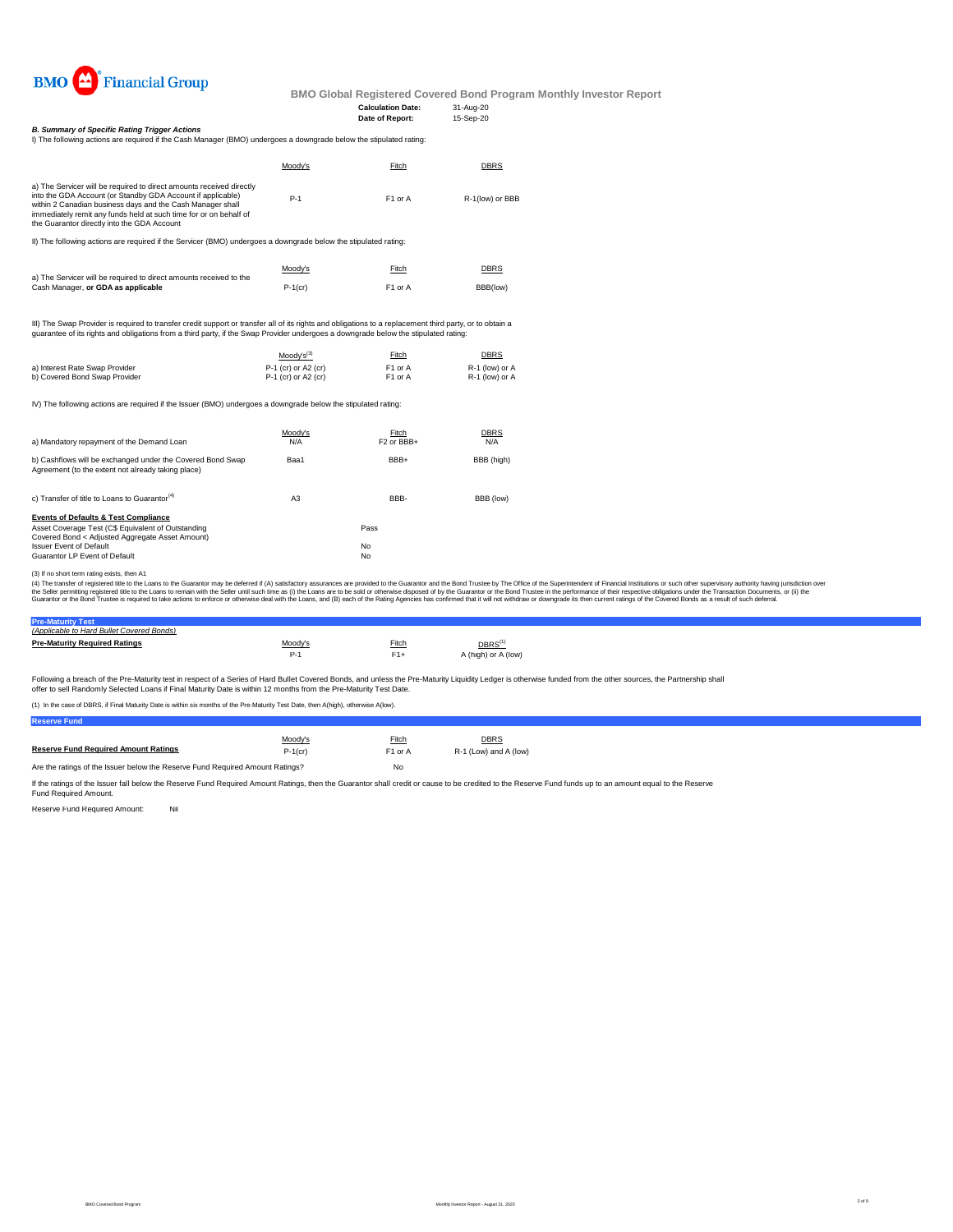

|                                                                                                                                                                                                                      |   | <b>Calculation Date:</b><br>Date of Report: | 31-Aug-20<br>15-Sep-20                          |                 |                |                                  |  |
|----------------------------------------------------------------------------------------------------------------------------------------------------------------------------------------------------------------------|---|---------------------------------------------|-------------------------------------------------|-----------------|----------------|----------------------------------|--|
| <b>Asset Coverage Test</b>                                                                                                                                                                                           |   |                                             |                                                 |                 |                |                                  |  |
| C\$ Equivalent of Outstanding Covered Bonds                                                                                                                                                                          |   | 27,261,457,900                              |                                                 |                 |                |                                  |  |
| $A^{(1)}$ = Lesser of (i) Sum of LTV adjusted outstanding principal balance and (ii) Sum of<br>Asset percentage adjusted outstanding principal balance<br>B = Principal receipts not applied                         | S | 32,315,042,294<br>$\overline{\phantom{0}}$  |                                                 | A (i)<br>A (ii) |                | 34.561.542.560<br>32,315,042,294 |  |
| C = Cash capital contributions<br>D = Substitution assets<br>E = (i) Reserve fund balance<br>(ii) Pre - Maturity liquidity ledger balance<br>F = Negative carry factor calculation<br>Total: $A + B + C + D + E - F$ |   | $\overline{\phantom{a}}$<br>32,315,042,294  | Asset Percentage<br>Maximum Asset<br>Percentage |                 | 93.5%<br>95.0% |                                  |  |
| Asset Coverage Test Pass/Fail                                                                                                                                                                                        |   | Pass                                        |                                                 |                 |                |                                  |  |
| <b>Regulatory OC Minimum</b>                                                                                                                                                                                         |   | 103%                                        |                                                 |                 |                |                                  |  |
| Level of Overcollateralization <sup>(2)</sup>                                                                                                                                                                        |   | 107%                                        |                                                 |                 |                |                                  |  |
|                                                                                                                                                                                                                      |   |                                             |                                                 |                 |                |                                  |  |

(1) Market Value as determined by adjusting, not less than quarterly, the Original Market Value utilizing the Indexation Methodology (see Appendix for details) for subsequent price developments.<br>(2) Per Section 4.3.8 of th

| <b>Valuation Calculation</b>                                                                                                                                                                           |                |        |                |
|--------------------------------------------------------------------------------------------------------------------------------------------------------------------------------------------------------|----------------|--------|----------------|
| <b>Trading Value of Covered Bonds</b>                                                                                                                                                                  | 28.386.344.202 |        |                |
| A = Lesser of i) Present value of outstanding loan balance of Performing Eligible<br>Loans <sup>(1)</sup> and ii) 80% of Market Value <sup>(2)</sup> of properties securing Performing Eligible Loans, | 35.013.655.503 |        |                |
| net of adiustments                                                                                                                                                                                     |                | A (i)  | 35.013.655.503 |
| B = Principal receipts up to calculation date not otherwise applied                                                                                                                                    |                | A (ii) | 64.041.102.146 |
| C = Cash capital contributions                                                                                                                                                                         |                |        |                |
| D = Trading Value of any Substitute Assets                                                                                                                                                             |                |        |                |
| E = (i) Reserve Fund Balance, if applicable                                                                                                                                                            |                |        |                |
| (ii) Pre - Maturity liquidity ledger balance                                                                                                                                                           |                |        |                |
| F = Trading Value of Swap Collateral                                                                                                                                                                   |                |        |                |
| $Total: A + B + C + D + E + F$                                                                                                                                                                         | 35.013.655.503 |        |                |

(1) Present value of expected future cash flows of Loans using current market interest rates offered to BMO clients. The effective weighted average rate used for discounting is 2.48%.<br>(2) Market Value as determined by adju

| <b>Intercompany Loan Balance</b>                          |                                  |                                                      |
|-----------------------------------------------------------|----------------------------------|------------------------------------------------------|
| Guarantee Loan<br>Demand Loan<br>Total                    |                                  | 29,202,545,600<br>5,391,263,710<br>34,593,809,310    |
| <b>Cover Pool Losses</b>                                  |                                  |                                                      |
| Period end                                                | <b>Write Off Amounts</b>         | Loss Percentage (Annualized)                         |
| August 31, 2020                                           | \$252,857                        | 0.01%                                                |
| <b>Cover Pool Flow of Funds</b>                           |                                  |                                                      |
|                                                           | <b>Current Month</b>             | Previous Month                                       |
| <b>Cash Inflows</b>                                       |                                  |                                                      |
| Principal receipts                                        | 559,362,937                      | 511,512,331                                          |
| Proceeds for sale of Loans<br>Revenue Receipts            | 88,582,710                       | 79,790,002                                           |
| Swap Receipts                                             |                                  |                                                      |
| Cash Capital Contribution                                 |                                  |                                                      |
| Advances of Intercompany Loans<br>Guarantee Fee           |                                  | $\overline{\phantom{0}}$<br>$\overline{\phantom{a}}$ |
| <b>Cash Outflows</b>                                      |                                  |                                                      |
| Swap Payment                                              | (21, 518, 548)                   | (20, 355, 708)                                       |
| Intercompany Loan interest                                | (30,068,818)                     | (29, 792, 014)                                       |
| Intercompany Loan principal                               | $(559, 362, 937)$ <sup>(1)</sup> | (511, 512, 331)                                      |
| Intercompany Loan repayment<br>Mortgage Top-up Settlement |                                  |                                                      |
| Misc Partnership Expenses                                 | (94)                             | (40)                                                 |
| Profit Distribution to Partners                           |                                  |                                                      |
| Net inflows/(outflows)                                    | 36,995,249                       | 29,642,240                                           |

#### (1) Includes cash settlement of \$559,362,937 to occur on September 17, 2020.

| <b>Cover Pool - Summary Statistics</b>       |    |                         |                  |
|----------------------------------------------|----|-------------------------|------------------|
| Asset Type                                   |    | Mortgages               |                  |
| Previous Month Ending Balance                | s  | 35.135.278.718          |                  |
| Aggregate Outstanding Balance                | S  | 34.615.958.530          |                  |
| Number of Loans                              |    | 123.845                 |                  |
| Average Loan Size                            | \$ | 279,510                 |                  |
| Number of Primary Borrowers                  |    | 122.367                 |                  |
| Number of Properties                         |    | 123.845                 |                  |
|                                              |    | Original <sup>(1)</sup> | Indexed $^{(2)}$ |
| Weighted Average Current Loan to Value (LTV) |    | 60.89%                  | 51.76%           |
| Weighted Average Authorized LTV              |    | 69.18%                  | 58.15%           |
| Weighted Average Original LTV                |    | 69.18%                  |                  |
| Weighted Average Seasoning                   |    | (Months)<br>24.52       |                  |
| Weighted Average Coupon                      |    | 2.68%                   |                  |
| Weighted Average Original Term               |    | 54.48<br>(Months)       |                  |
| Weighted Average Remaining Term              |    | 29.96<br>(Months)       |                  |
| <b>Substitution Assets</b>                   |    | Nil                     |                  |

<sup>(1)</sup> Value as most recently determined or assessed in accordance with the underwriting policies (whether upon origination or renewal of the Eligible Loan or subsequently thereto).<br><sup>(2)</sup> Value as determined by adjusting, n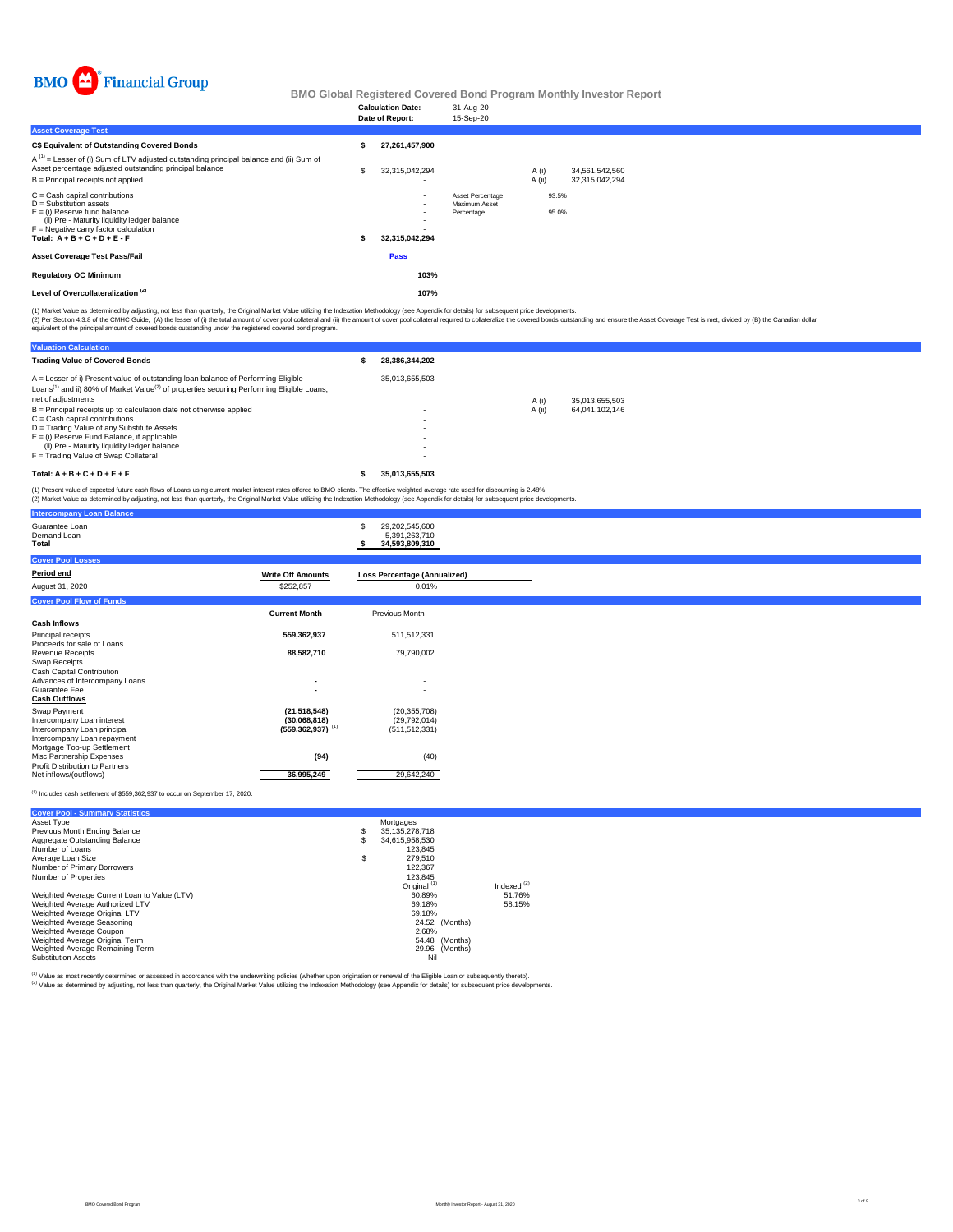

|                                                      |                          |                    | <u>Dino Olopal Itoyibiti cu Ooyel cu Dollu Tivyiulii molitiiy iliyebtol Tepoli</u> |                |  |
|------------------------------------------------------|--------------------------|--------------------|------------------------------------------------------------------------------------|----------------|--|
|                                                      | <b>Calculation Date:</b> | 31-Aug-20          |                                                                                    |                |  |
|                                                      | Date of Report:          | 15-Sep-20          |                                                                                    |                |  |
| <b>Cover Pool - Delinquency Distribution</b>         |                          |                    |                                                                                    |                |  |
|                                                      |                          |                    |                                                                                    |                |  |
| <b>Aging Summary</b>                                 | Number of Loans          | Percentage         | <b>Principal Balance</b>                                                           | Percentage     |  |
| Current and less than 30 days past due               | 123,298                  | 99.56              | 34,481,346,448<br>\$                                                               | 99.61          |  |
| 30 - 59 days past due                                | 207                      | 0.17               | \$<br>53,698,443                                                                   | 0.16           |  |
| 60 - 89 days past due                                | 85                       | 0.07               | \$<br>26,562,757                                                                   | 0.08           |  |
| 90 or more days past due                             | 255                      | 0.21               | 54.350.882                                                                         | 0.16           |  |
| <b>Grand Total</b>                                   | 123,845                  | 100.00             | 34,615,958,530<br>S                                                                | 100.00         |  |
|                                                      |                          |                    |                                                                                    |                |  |
| <b>Cover Pool - Provincial Distribution</b>          |                          |                    |                                                                                    |                |  |
|                                                      |                          |                    |                                                                                    |                |  |
| Province                                             |                          |                    |                                                                                    |                |  |
|                                                      | Number of Loans          | Percentage         | <b>Principal Balance</b>                                                           | Percentage     |  |
| Alberta<br><b>British Columbia</b>                   | 14,351<br>19,018         | 11.59<br>15.36     | 3,582,350,520<br>\$<br>$\mathbb{S}$<br>6,943,807,267                               | 10.35<br>20.06 |  |
| Manitoba                                             | 1,727                    | 1.39               | $\mathbb S$<br>310,729,389                                                         | 0.90           |  |
| New Brunswick                                        | 1,878                    | 1.52               | \$<br>234,972,016                                                                  | 0.68           |  |
| Newfoundland                                         | 3,242                    | 2.62               | \$<br>511,078,192                                                                  | 1.48           |  |
| Northwest Territories & Nunavut                      | 97                       | 0.08               | \$<br>20,348,698                                                                   | 0.06           |  |
| Nova Scotia                                          | 3,547                    | 2.86               | \$<br>602,873,762                                                                  | 1.74           |  |
| Ontario                                              | 58,148                   | 46.95              | $\mathbb{S}$<br>18,146,880,917                                                     | 52.42          |  |
| Prince Edward Island                                 | 611                      | 0.49               | \$<br>92,769,489                                                                   | 0.27           |  |
| Quebec                                               | 18,951                   | 15.30              | \$<br>3,735,091,853                                                                | 10.79          |  |
| Saskatchewan                                         | 2,175                    | 1.76               | s<br>413,832,196                                                                   | 1.20           |  |
| Yukon Territories                                    | 100                      | 0.08               | 21,224,232                                                                         | 0.06           |  |
| <b>Grand Total</b>                                   | 123,845                  | 100.00             | 34,615,958,530<br>s                                                                | 100.00         |  |
|                                                      |                          |                    |                                                                                    |                |  |
| <b>Cover Pool - Credit Score Distribution</b>        |                          |                    |                                                                                    |                |  |
|                                                      |                          |                    |                                                                                    |                |  |
|                                                      | Number of Loans          |                    | <b>Principal Balance</b>                                                           | Percentage     |  |
| <b>Credit Score</b><br>Score Unavailable             | 969                      | Percentage<br>0.78 | 192,273,038                                                                        | 0.56           |  |
|                                                      |                          |                    | \$                                                                                 |                |  |
| Less than 600                                        | 1,753<br>3,386           | 1.42               | \$<br>399,355,999<br>\$                                                            | 1.15           |  |
| $600 - 650$<br>$651 - 700$                           | 8,889                    | 2.73               | 902,425,571<br>$\mathbb{S}$                                                        | 2.61<br>7.42   |  |
| $701 - 750$                                          | 15,533                   | 7.18<br>12.54      | 2,569,769,740<br>\$<br>4,499,476,069                                               | 13.00          |  |
| 751 - 800                                            | 20,735                   | 16.74              | \$<br>6,190,034,779                                                                | 17.88          |  |
| 801 and Above                                        | 72,580                   | 58.61              | \$<br>19,862,623,335                                                               | 57.38          |  |
| <b>Grand Total</b>                                   | 123,845                  | 100.00             | s                                                                                  | 100.00         |  |
|                                                      |                          |                    | 34,615,958,530                                                                     |                |  |
|                                                      |                          |                    |                                                                                    |                |  |
|                                                      |                          |                    |                                                                                    |                |  |
| <b>Cover Pool - Rate Type Distribution</b>           |                          |                    |                                                                                    |                |  |
| <b>Rate Type</b>                                     | Number of Loans          | Percentage         | <b>Principal Balance</b>                                                           | Percentage     |  |
|                                                      |                          |                    |                                                                                    |                |  |
| Fixed                                                | 103,466                  | 83.54              | s<br>27,995,868,303                                                                | 80.88          |  |
| Variable                                             | 20,379                   | 16.46              | 6,620,090,227<br>S                                                                 | 19.12          |  |
| <b>Grand Total</b>                                   | 123,845                  | 100.00             | ॱऽ<br>34,615,958,530                                                               | 100.00         |  |
|                                                      |                          |                    |                                                                                    |                |  |
| <b>Cover Pool - Mortgage Asset Type Distribution</b> |                          |                    |                                                                                    |                |  |
| <b>Mortgage Asset Type</b>                           |                          |                    |                                                                                    |                |  |
|                                                      | Number of Loans          | Percentage         | <b>Principal Balance</b>                                                           | Percentage     |  |
| <b>Conventional Amortizing Mortgages</b>             | 123,845                  | 100.00             | 34,615,958,530<br>£.                                                               | 100.00         |  |
| <b>Grand Total</b>                                   | 123,845                  | 100.00             | s<br>34,615,958,530                                                                | 100.00         |  |
|                                                      |                          |                    |                                                                                    |                |  |
| <b>Cover Pool - Occupancy Type Distribution</b>      |                          |                    |                                                                                    |                |  |
|                                                      |                          |                    |                                                                                    |                |  |
| <b>Occupancy Type</b>                                | <b>Number of Loans</b>   | Percentage         | <b>Principal Balance</b>                                                           | Percentage     |  |
| Owner Occupied                                       | 96,242                   | 77.71              | \$<br>28,072,460,726                                                               | 81.10          |  |
| Non-Owner Occupied                                   | 27,603                   | 22.29              | 6,543,497,804                                                                      | 18.90          |  |
| <b>Grand Total</b>                                   | 123,845                  | 100.00             | $\overline{\mathbf{s}}$<br>34,615,958,530                                          | 100.00         |  |
|                                                      |                          |                    |                                                                                    |                |  |
| <b>Cover Pool - Mortgage Rate Distribution</b>       |                          |                    |                                                                                    |                |  |
|                                                      |                          |                    |                                                                                    |                |  |
| Mortgage Rate (%)                                    | <b>Number of Loans</b>   | Percentage         | <b>Principal Balance</b>                                                           | Percentage     |  |
| Less than 1.00                                       | 5                        | 0.00               | \$<br>829,059                                                                      | 0.00           |  |
| $1.00 - 3.99$                                        | 123,127                  | 99.42              | \$<br>34,477,480,878                                                               | 99.60          |  |
| $4.00 - 4.49$                                        | 388                      | 0.31               | \$<br>79,978,724                                                                   | 0.23           |  |
| $4.50 - 4.99$                                        | 117                      | 0.09               | \$<br>21,231,908                                                                   | 0.06           |  |
|                                                      |                          |                    |                                                                                    | 0.07           |  |
| $5.00 - 5.49$                                        | 127                      | 0.10               | \$<br>23,942,332                                                                   |                |  |
| $5.50 - 5.99$                                        |                          |                    | s                                                                                  |                |  |
| $6.00 - 6.49$                                        |                          |                    | s                                                                                  |                |  |
| $6.50 - 6.99$                                        |                          |                    | S                                                                                  |                |  |
| $7.00 - 7.49$                                        | 81                       | 0.07               | 12,495,630<br>\$                                                                   | 0.04           |  |
| 7.50 - 7.99                                          |                          |                    |                                                                                    |                |  |
| 8.00 and Above<br><b>Grand Total</b>                 | 123,845                  | 100.00             | 34,615,958,530<br>\$                                                               | 100.00         |  |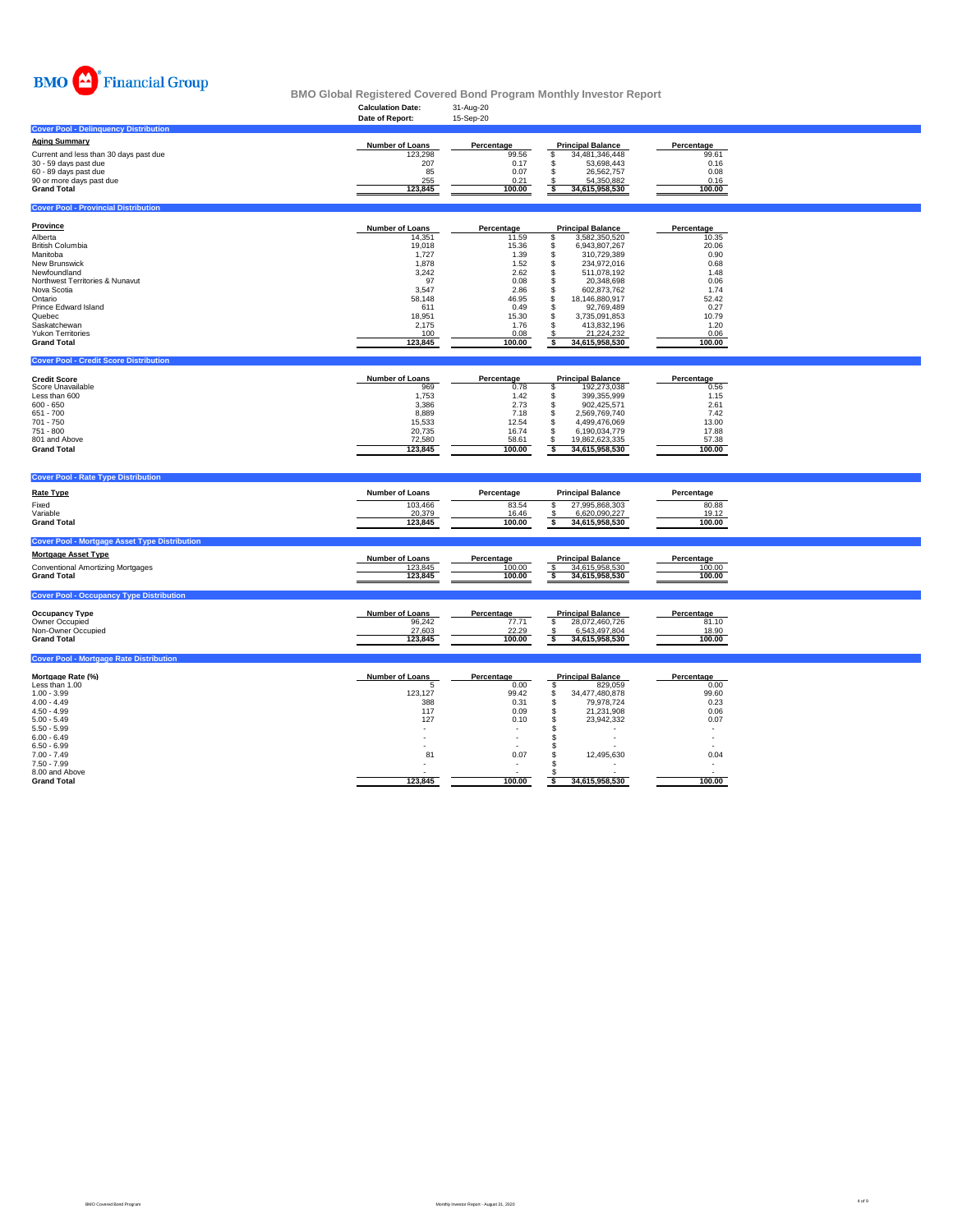

#### **Calculation Date:** 31-Aug-20 **BMO Global Registered Covered Bond Program Monthly Investor Report**

|                                           | Date of Report:        | 15-Sep-20  |                          |            |
|-------------------------------------------|------------------------|------------|--------------------------|------------|
| Cover Pool - Indexed LTV Distribution (1) |                        |            |                          |            |
| Indexed LTV (%)                           | <b>Number of Loans</b> | Percentage | <b>Principal Balance</b> | Percentage |
| 20,00 and Below                           | 13,836                 | 11.17      | 1,233,145,766            | 3.56       |
| $20.01 - 25.00$                           | 5,353                  | 4.32       | 974.603.534              | 2.82       |
| 25.01 - 30.00                             | 6.812                  | 5.50       | 1.527.342.962            | 4.41       |
| $30.01 - 35.00$                           | 9,047                  | 7.31       | 2,397,683,247            | 6.93       |
| $35.01 - 40.00$                           | 10,649                 | 8.60       | 2,781,542,883            | 8.04       |
| $40.01 - 45.00$                           | 10,556                 | 8.52       | 2,937,217,491            | 8.49       |
| $45.01 - 50.00$                           | 10,521                 | 8.50       | 3,130,901,987            | 9.04       |
| $50.01 - 55.00$                           | 10.377                 | 8.38       | 3,171,939,782            | 9.16       |
| $55.01 - 60.00$                           | 11,327                 | 9.15       | 3,667,576,660            | 10.60      |
| $60.01 - 65.00$                           | 10.547                 | 8.52       | 3.541.190.645            | 10.23      |
| 65.01 - 70.00                             | 12,122                 | 9.79       | 4,392,539,069            | 12.69      |
| 70.01 - 75.00                             | 9,733                  | 7.86       | 3,615,506,082            | 10.44      |
| 75.01 - 80.00                             | 2,933                  | 2.37       | 1,232,588,375            | 3.56       |
| 80.01 and Above                           | 32                     | 0.03       | 12,180,048               | 0.04       |
| <b>Grand Total</b>                        | 123,845                | 100.00     | 34,615,958,530           | 100.00     |

<sup>(1)</sup> Value as determined by adjusting, not less than quarterly, the Original Market Value utilizing the Indexation Methodology (see Appendix for details) for subsequent price developments.

| <b>Cover Pool - Remaining Term Distribution</b> |                        |            |                          |            |  |
|-------------------------------------------------|------------------------|------------|--------------------------|------------|--|
| <b>Months to Maturity</b>                       | <b>Number of Loans</b> | Percentage | <b>Principal Balance</b> | Percentage |  |
| Less than 12.00                                 | 20,390                 | 16.46      | 4.816.726.122            | 13.91      |  |
| 12.00 - 23.99                                   | 28.529                 | 23.04      | 7.118.010.318            | 20.56      |  |
| 24.00 - 35.99                                   | 34.201                 | 27.62      | 10.154.886.016           | 29.34      |  |
| $36.00 - 47.99$                                 | 22.222                 | 17.94      | 6.942.372.689            | 20.06      |  |
| 48.00 - 59.99                                   | 16.583                 | 13.39      | 5.108.839.960            | 14.76      |  |
| $60.00 - 71.99$                                 | 1.747                  | 1.41       | 439.137.283              | 1.27       |  |
| 72.00 - 83.99                                   | 46                     | 0.04       | 7.766.938                | 0.02       |  |
| 84.00 - 119.99                                  | 125                    | 0.10       | 28.139.669               | 0.08       |  |
| 120,00 and above                                |                        | 0.00       | 79.534                   | 0.00       |  |
| <b>Grand Total</b>                              | 123,845                | 100.00     | 34,615,958,530           | 100.00     |  |
|                                                 |                        |            |                          |            |  |

| <b>Remaining Principal Balance (C\$)</b> | <b>Number of Loans</b> | Percentage |     | <b>Principal Balance</b> | Percentage |
|------------------------------------------|------------------------|------------|-----|--------------------------|------------|
| 99,999 and Below                         | 20,005                 | 16.15      | \$  | 1.206.519.498            | 3.49       |
| 100.000 - 199.999                        | 34.976                 | 28.24      | S   | 5.281.201.821            | 15.26      |
| 200.000 - 299.999                        | 27,851                 | 22.49      | \$  | 6.866.303.383            | 19.84      |
| 300.000 - 399.999                        | 16.352                 | 13.20      | S   | 5.650.128.558            | 16.32      |
| 400.000 - 499.999                        | 9.653                  | 7.79       | \$  | 4.310.671.530            | 12.45      |
| 500.000 - 599.999                        | 5.600                  | 4.52       | \$. | 3.056.120.064            | 8.83       |
| 600.000 - 699.999                        | 3.282                  | 2.65       | \$  | 2.117.599.005            | 6.12       |
| 700.000 - 799.999                        | 1.937                  | 1.56       |     | 1.445.480.720            | 4.18       |
| 800.000 - 899.999                        | 1,249                  | 1.01       |     | 1.056.934.041            | 3.05       |
| $900.000 - 999.999$                      | 904                    | 0.73       |     | 855.026.275              | 2.47       |
| 1.000.000 - 1.499.999                    | .532                   | 1.24       |     | 1.818.667.496            | 5.25       |
| 1.500.000 - 2.000.000                    | 356                    | 0.29       |     | 603.210.922              | 1.74       |
| 2.000.000 - 3.000.000                    | 147                    | 0.12       |     | 345.081.984              | 1.00       |
| 3,000,000 and Above                      |                        | 0.00       |     | 3.013.232                | 0.01       |
|                                          | 123.845                | 100.00     |     | 34.615.958.530           | 100.00     |

| <b>Cover Pool - Property Type Distribution</b> |                 |            |                          |            |  |  |  |  |  |  |  |  |  |
|------------------------------------------------|-----------------|------------|--------------------------|------------|--|--|--|--|--|--|--|--|--|
| <b>Property Type</b>                           | Number of Loans | Percentage | <b>Principal Balance</b> | Percentage |  |  |  |  |  |  |  |  |  |
| Condominium                                    | 25.429          | 20.53      | 5.517.545.881            | 15.94      |  |  |  |  |  |  |  |  |  |
| Multi-Residential                              | 6.003           | 4.85       | 1.599.336.452            | 4.62       |  |  |  |  |  |  |  |  |  |
| Single Family                                  | 82.588          | 66.69      | 24.727.171.397           | 71.43      |  |  |  |  |  |  |  |  |  |
| Townhouse                                      | 9.825           | 7.93       | 2.771.904.800            | 8.01       |  |  |  |  |  |  |  |  |  |
| <b>Grand Total</b>                             | 123.845         | 100.00     | 34.615.958.530           | 100.00     |  |  |  |  |  |  |  |  |  |

*Note: Percentages and totals in the above tables may not add exactly due to rounding.*

**Diver Pool - Remaining Principal Balance Distribution** 

|          | <b>Aging Summary</b> |                                    |               |           |  |               |  |               |  |               |  |  |  |  |  |
|----------|----------------------|------------------------------------|---------------|-----------|--|---------------|--|---------------|--|---------------|--|--|--|--|--|
|          |                      | <b>Current and</b><br>less than 30 |               | 30 to 59  |  | 60 to 89      |  | 90 or more    |  |               |  |  |  |  |  |
| Province | Indexed LTV (%)      | days past due                      | days past due |           |  | days past due |  | days past due |  | Total         |  |  |  |  |  |
| Alberta  | 20.00 and Below      | 76.179.439                         |               | 189.251   |  | 69.544        |  | 243.675       |  | 76.681.908    |  |  |  |  |  |
|          | $20.01 - 25$         | 53.005.088                         |               | 236.429   |  |               |  | 512.641       |  | 53.754.157    |  |  |  |  |  |
|          | $25.01 - 30$         | 78.885.127                         |               | 269,308   |  | 395,606       |  | 521.827       |  | 80.071.868    |  |  |  |  |  |
|          | $30.01 - 35$         | 115.788.099                        |               | 372.171   |  |               |  | 685.140       |  | 116.845.411   |  |  |  |  |  |
|          | $35.01 - 40$         | 140.575.977                        |               | 500.793   |  | 1.788.555     |  | 762.500       |  | 143.627.826   |  |  |  |  |  |
|          | $40.01 - 45$         | 178.258.204                        |               | 227,173   |  |               |  | 340.081       |  | 178,825,458   |  |  |  |  |  |
|          | $45.01 - 50$         | 225.864.600                        |               | 238,464   |  | 233,683       |  | 1,448,236     |  | 227,784,983   |  |  |  |  |  |
|          | $50.01 - 55$         | 286.645.561                        |               | 1,334,410 |  |               |  | 676.410       |  | 288,656,381   |  |  |  |  |  |
|          | $55.01 - 60$         | 350.091.913                        |               | 540.965   |  | 230.235       |  | 674.520       |  | 351.537.633   |  |  |  |  |  |
|          | $60.01 - 65$         | 408.483.781                        |               | 959,290   |  | 389,341       |  | 571,302       |  | 410,403,713   |  |  |  |  |  |
|          | $65.01 - 70$         | 501.765.076                        |               | 351.359   |  |               |  | 728.239       |  | 502.844.674   |  |  |  |  |  |
|          | $70.01 - 75$         | 665.217.233                        |               | 495.219   |  | 1.190.238     |  | 606.055       |  | 667.508.745   |  |  |  |  |  |
|          | $75.01 - 80$         | 470.288.202                        |               | 509,155   |  |               |  | 830,357       |  | 471,627,714   |  |  |  |  |  |
|          | 80.01 and Above      | 12,180,048                         |               |           |  |               |  |               |  | 12,180,048    |  |  |  |  |  |
|          |                      | 3,563,228,350                      |               | 6,223,987 |  | 4,297,201     |  | 8,600,982     |  | 3,582,350,520 |  |  |  |  |  |

|                         |                 | Aging Summary |                                    |               |            |           |               |            |               |               |             |  |  |  |
|-------------------------|-----------------|---------------|------------------------------------|---------------|------------|-----------|---------------|------------|---------------|---------------|-------------|--|--|--|
|                         |                 |               | <b>Current and</b><br>less than 30 |               | 30 to 59   |           | 60 to 89      |            | 90 or more    |               |             |  |  |  |
| Province                | Indexed LTV (%) |               | days past due                      | days past due |            |           | days past due |            | days past due |               | Total       |  |  |  |
| <b>British Columbia</b> | 20.00 and Below |               | 361.197.323                        |               | 761.518    |           | 520.754       |            | 2.765.423     |               | 365.245.018 |  |  |  |
|                         | $20.01 - 25$    |               | 294.252.369                        |               |            |           | 314.766       |            | 975.774       |               | 295.542.909 |  |  |  |
|                         | $25.01 - 30$    |               | 457.444.878                        |               | 2.143.400  |           | 486.490       |            |               |               | 460.074.768 |  |  |  |
|                         | $30.01 - 35$    |               | 742.141.196                        |               | 2.265.155  |           | 3.666.926     |            | 432.070       |               | 748.505.347 |  |  |  |
|                         | $35.01 - 40$    |               | 636.550.510                        |               | 320.933    |           | 467.858       |            | 2.691.259     |               | 640.030.560 |  |  |  |
|                         | $40.01 - 45$    |               | 530.950.288                        |               | 181.990    |           |               |            | 1.339.826     |               | 532.472.104 |  |  |  |
|                         | $45.01 - 50$    |               | 580.900.808                        |               | 2.486.106  |           | 378,476       |            |               |               | 583.765.390 |  |  |  |
|                         | $50.01 - 55$    |               | 524.773.331                        |               | 1.202.260  |           |               |            | 1.096.294     |               | 527.071.885 |  |  |  |
|                         | $55.01 - 60$    |               | 540.323.695                        |               | 1,253,736  |           |               |            | 995.482       |               | 542,572,912 |  |  |  |
|                         | $60.01 - 65$    |               | 609.729.619                        |               | .224.997   |           |               |            |               |               | 610,954,616 |  |  |  |
|                         | $65.01 - 70$    |               | 549.084.638                        |               | 459,446    |           |               |            |               |               | 549.544.084 |  |  |  |
|                         | $70.01 - 75$    |               | 594.891.205                        |               | .295.955   |           |               |            |               |               | 596.187.160 |  |  |  |
|                         | $75.01 - 80$    |               | 491.301.577                        |               | 538,938    |           |               |            |               |               | 491.840.514 |  |  |  |
|                         | 80.01 and Above |               |                                    |               |            |           |               |            |               |               |             |  |  |  |
|                         |                 | 6,913,541,437 |                                    |               | 14.134.433 | 5.835.270 |               | 10.296.127 |               | 6.943.807.267 |             |  |  |  |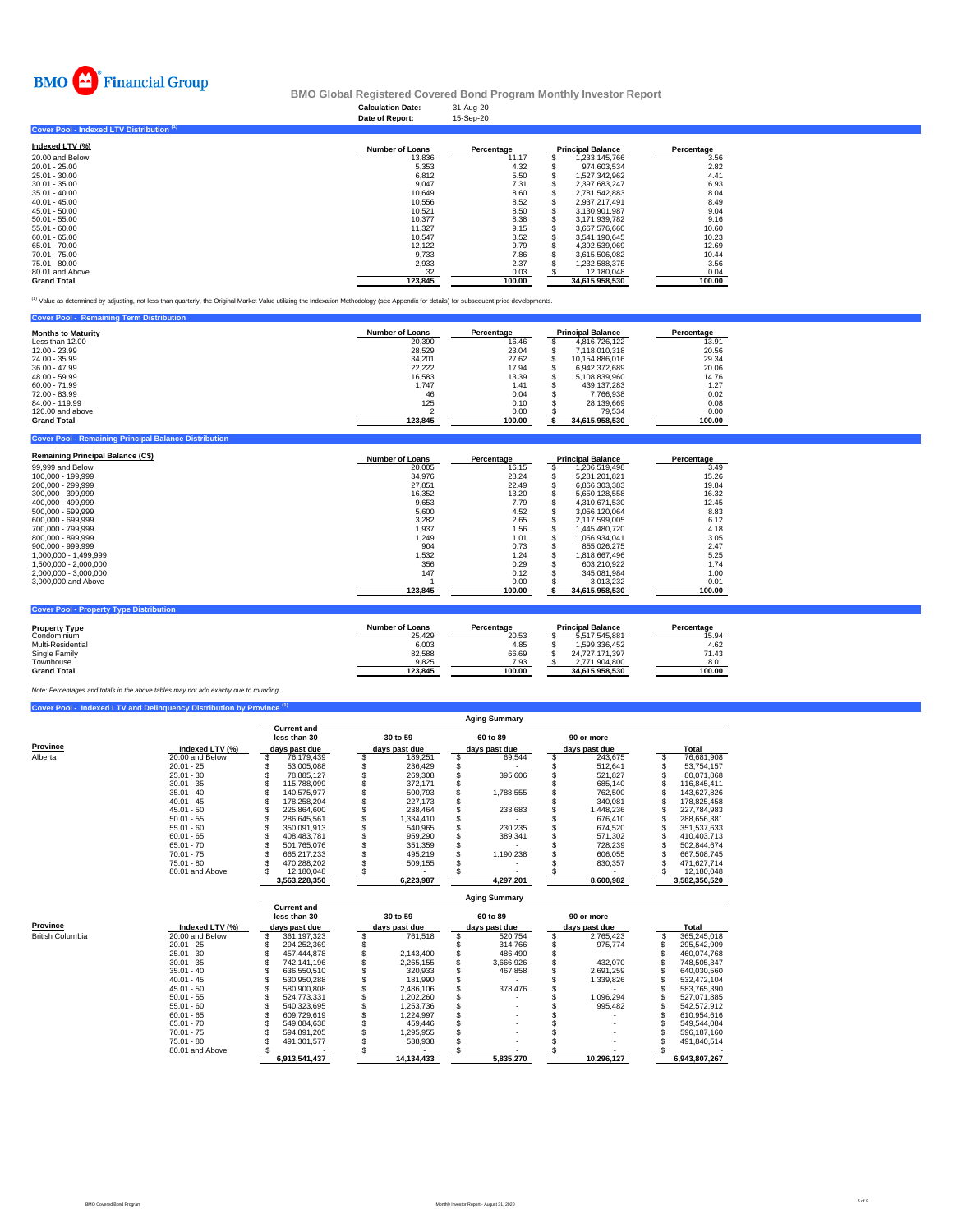

#### **Calculation Date:** 31-Aug-20 **BMO Global Registered Covered Bond Program Monthly Investor Report**

|                                   |                                    |                                          | Date of Report:                                        | 15-Sep-20                     |                               |                                      |
|-----------------------------------|------------------------------------|------------------------------------------|--------------------------------------------------------|-------------------------------|-------------------------------|--------------------------------------|
|                                   |                                    |                                          |                                                        |                               |                               |                                      |
|                                   |                                    | <b>Current and</b>                       |                                                        | <b>Aging Summary</b>          |                               |                                      |
|                                   |                                    | less than 30                             | 30 to 59                                               | 60 to 89                      | 90 or more                    |                                      |
| Province                          | Indexed LTV (%)                    | days past due                            | days past due                                          | days past due                 | days past due                 | Total                                |
| Manitoba                          | 20.00 and Below                    | \$<br>6,076,611                          | S                                                      | S                             | \$                            | \$<br>6,076,611                      |
|                                   | $20.01 - 25$<br>$25.01 - 30$       | \$<br>6,080,102<br>\$<br>6,528,463       | \$<br>\$                                               | \$<br>\$                      | $\ddot{\$}$                   | \$<br>6,080,102<br>\$<br>6,528,463   |
|                                   | $30.01 - 35$                       | \$<br>7,308,357                          | \$<br>64,510                                           | \$                            | \$                            | \$<br>7,372,868                      |
|                                   | $35.01 - 40$                       | \$<br>11,766,634                         | \$                                                     | S                             | \$                            | \$<br>11,766,634                     |
|                                   | $40.01 - 45$                       | \$<br>18,177,965                         | \$                                                     | S                             | \$<br>296,381                 | \$<br>18,474,346                     |
|                                   | $45.01 - 50$<br>$50.01 - 55$       | <b>998</b><br>22.097.123<br>26, 155, 568 | \$<br>\$                                               | S<br>S                        | \$<br>97,826<br>\$            | \$<br>22,194,949<br>\$<br>26,155,568 |
|                                   | $55.01 - 60$                       | 29,989,094                               | \$                                                     | S                             | \$<br>187,220                 | \$<br>30,176,314                     |
|                                   | $60.01 - 65$                       | \$<br>40,878,181                         | \$<br>152,276                                          | \$                            | \$                            | \$<br>41,030,457                     |
|                                   | $65.01 - 70$                       | \$<br>52,520,889                         | \$                                                     | \$                            | \$<br>156,260                 | \$<br>52,677,149                     |
|                                   | $70.01 - 75$                       | \$<br>58,297,585<br>S                    | \$<br>261,878<br>S                                     | S<br>S                        | \$                            | \$<br>58,559,463<br>S                |
|                                   | $75.01 - 80$<br>80.01 and Above    | 23,636,467<br>s                          | \$                                                     | \$                            | \$<br>\$                      | 23,636,467<br>s                      |
|                                   |                                    | 309,513,038                              | 478,664                                                |                               | 737,687                       | 310,729,389                          |
|                                   |                                    |                                          |                                                        |                               |                               |                                      |
|                                   |                                    |                                          |                                                        | <b>Aging Summary</b>          |                               |                                      |
|                                   |                                    | <b>Current and</b><br>less than 30       | 30 to 59                                               | 60 to 89                      | 90 or more                    |                                      |
| Province                          |                                    |                                          |                                                        |                               |                               |                                      |
|                                   | Indexed LTV (%)                    | days past due                            | days past due                                          | days past due                 | days past due                 | Total                                |
| New Brunswick                     | 20.00 and Below                    | \$<br>7,345,479<br>\$                    | \$<br>11,302<br>\$<br>$\sim$                           | \$<br>\$                      | S<br>17,015<br>\$             | \$<br>7,373,796<br>\$                |
|                                   | $20.01 - 25$<br>$25.01 - 30$       | 3,766,848<br>\$<br>6,525,320             | \$                                                     | \$                            | \$<br>87,151                  | 3,766,848<br>\$<br>6,612,470         |
|                                   | $30.01 - 35$                       | \$<br>11,304,165                         | \$<br>107,861                                          | \$                            | \$                            | \$<br>11,412,026                     |
|                                   | $35.01 - 40$                       | \$<br>19,955,469                         | \$<br>177,119                                          | \$                            | \$                            | \$<br>20,132,589                     |
|                                   | $40.01 - 45$                       | \$<br>22,152,521                         | \$<br>94,144                                           | \$<br>526,799                 | \$<br>302,410                 | \$<br>23,075,873                     |
|                                   | $45.01 - 50$<br>$50.01 - 55$       | \$<br>19,700,363<br>20.469.169           | \$<br>\$<br>138,059                                    | S<br>S                        | \$<br>57,864<br>\$<br>286,483 | \$<br>19,758,227<br>\$<br>20,893,712 |
|                                   | $55.01 - 60$                       | \$<br>25,660,017                         | \$                                                     | S                             | \$                            | \$<br>25,660,017                     |
|                                   | $60.01 - 65$                       | \$<br>25,433,421                         | \$<br>$\overline{a}$                                   | S                             | \$                            | \$<br>25,433,421                     |
|                                   | $65.01 - 70$                       | \$<br>31,230,366                         | 206,318<br>\$                                          | \$                            | \$                            | \$<br>31,436,685                     |
|                                   | $70.01 - 75$                       | S<br>31,580,931                          | \$                                                     | 178,013<br>\$                 | \$<br>466,227                 | S<br>32,225,171                      |
|                                   | 75.01 - 80<br>80.01 and Above      | S<br>7,191,183                           | S                                                      | S                             | \$<br>\$                      | S<br>7,191,183                       |
|                                   |                                    | 232,315,251                              | 734.804                                                | 704,811                       | 1,217,149                     | 234.972.016                          |
|                                   |                                    |                                          |                                                        |                               |                               |                                      |
|                                   |                                    |                                          |                                                        | <b>Aging Summary</b>          |                               |                                      |
|                                   |                                    | <b>Current and</b><br>less than 30       | 30 to 59                                               | 60 to 89                      | 90 or more                    |                                      |
| Province                          |                                    |                                          |                                                        |                               |                               |                                      |
| Newfoundland                      | Indexed LTV (%)<br>20.00 and Below | days past due                            | days past due                                          | days past due                 | days past due                 | Total                                |
|                                   | $20.01 - 25$                       | 10,375,709<br>\$<br>S<br>8.580.321       | 16,811<br>S<br>\$<br>90,239                            | \$<br>\$                      | \$<br>115,650<br>\$<br>87,125 | 10,508,170<br>s<br>\$<br>8,757,685   |
|                                   | $25.01 - 30$                       | \$<br>14,018,417                         | \$<br>100,284                                          | \$                            | \$                            | \$<br>14,118,702                     |
|                                   | $30.01 - 35$                       | \$<br>20,091,274                         | \$<br>175,301                                          | \$                            | \$<br>55,818                  | \$<br>20,322,392                     |
|                                   | $35.01 - 40$                       | \$<br>47,816,607                         | \$<br>88,623                                           | \$<br>192,241                 | \$<br>340,178                 | \$<br>48,437,649                     |
|                                   | $40.01 - 45$<br>$45.01 - 50$       | \$<br>64,868,264<br>\$<br>56,534,938     | \$<br>190,808<br>\$<br>262,130                         | \$<br>384,306<br>S<br>335,281 | \$<br>628,646<br>\$           | S<br>66,072,025<br>S<br>58,123,134   |
|                                   | $50.01 - 55$                       | \$<br>50,521,411                         | \$                                                     | \$<br>290,571                 | 990,786<br>\$                 | \$<br>50,811,982                     |
|                                   | $55.01 - 60$                       | \$<br>51,323,147                         | \$<br>$\overline{\phantom{a}}$                         | \$                            | \$<br>734,663                 | S<br>52,057,810                      |
|                                   | $60.01 - 65$                       | \$<br>48,441,746                         | \$                                                     | \$<br>187,123                 | \$<br>294,545                 | \$<br>48,923,413                     |
|                                   | $65.01 - 70$                       | \$<br>56,087,353                         | \$                                                     | S                             | \$                            | \$<br>56,087,353                     |
|                                   | $70.01 - 75$<br>$75.01 - 80$       | \$<br>64,885,190<br>S<br>10,974,898      | \$<br>119,420<br>S                                     | S<br>S                        | \$<br>878,369<br>\$           | \$<br>65,882,979<br>S<br>10,974,898  |
|                                   | 80.01 and Above                    |                                          | S                                                      |                               | s                             | s                                    |
|                                   |                                    | 504,519,275                              | 1,043,616                                              | 1,389,521                     | 4,125,780                     | 511,078,192                          |
|                                   |                                    |                                          |                                                        |                               |                               |                                      |
|                                   |                                    | <b>Current and</b>                       |                                                        | <b>Aging Summary</b>          |                               |                                      |
|                                   |                                    | less than 30                             | 30 to 59                                               | 60 to 89                      | 90 or more                    |                                      |
| <b>Province</b>                   | Indexed LTV (%)                    | days past due                            | days past due                                          | days past due                 | days past due                 | Total                                |
| Northwest Territories and Nunavut | 20.00 and Below                    | \$<br>824,663                            | \$                                                     | \$                            | \$                            | 824,663<br>\$                        |
|                                   | $20.01 - 25$                       | \$<br>478,985                            | \$                                                     | \$                            | \$                            | \$<br>478,985                        |
|                                   | $25.01 - 30$                       | 1,071,120                                | \$                                                     | \$                            |                               | \$<br>1,071,120                      |
|                                   | $30.01 - 35$<br>$35.01 - 40$       | \$\$<br>2,409,769<br>2,890,720           | \$<br>\$                                               | \$<br>\$                      | \$<br>\$                      | \$<br>2,409,769<br>\$                |
|                                   | $40.01 - 45$                       | 1,604,612                                | \$                                                     | \$                            | \$                            | 2,890,720<br>\$<br>1,604,612         |
|                                   | $45.01 - 50$                       | \$<br>1,799,832                          | \$                                                     | \$                            | \$                            | \$<br>1,799,832                      |
|                                   | $50.01 - 55$                       | \$<br>2,288,416                          | \$                                                     | S                             | \$                            | \$<br>2,288,416                      |
|                                   | $55.01 - 60$                       | \$<br>279,997                            | \$                                                     | S                             | \$<br>S                       | \$<br>279,997                        |
|                                   | $60.01 - 65$<br>$65.01 - 70$       | \$<br>969,336<br>\$<br>2,881,076         | \$<br>\$                                               | S<br>S                        | s                             | S<br>969,336<br>S<br>2,881,076       |
|                                   | $70.01 - 75$                       | 2,850,172                                |                                                        |                               |                               | 2,850,172                            |
|                                   | 75.01 - 80                         | \$                                       | \$                                                     | S                             | \$                            | \$                                   |
|                                   | 80.01 and Above                    |                                          |                                                        | S                             | s                             | \$                                   |
|                                   |                                    | 20,348,698                               | \$                                                     | \$                            | \$                            | 20,348,698<br>-\$                    |
|                                   |                                    |                                          |                                                        | <b>Aging Summary</b>          |                               |                                      |
|                                   |                                    | <b>Current and</b>                       |                                                        |                               |                               |                                      |
|                                   |                                    | less than 30                             | 30 to 59                                               | 60 to 89                      | 90 or more                    |                                      |
| Province                          | Indexed LTV (%)                    | days past due                            | days past due                                          | days past due                 | days past due                 | Total                                |
| Nova Scotia                       | 20.00 and Below                    | 15,220,978<br>s                          | \$                                                     | \$                            | S                             | 15,220,978<br>\$                     |
|                                   | $20.01 - 25$<br>$25.01 - 30$       | \$<br>10,753,178<br>\$<br>11,233,247     | \$<br>$\overline{a}$<br>\$<br>$\overline{\phantom{a}}$ | \$<br>\$                      | \$<br>\$                      | \$<br>10,753,178<br>\$<br>11,233,247 |
|                                   | $30.01 - 35$                       | \$<br>22,066,824                         | \$<br>68,067                                           | \$                            | \$<br>60,192                  | \$<br>22,195,083                     |
|                                   | $35.01 - 40$                       | \$<br>36,410,900                         | \$                                                     | 54,594<br>S                   | s<br>34,032                   | \$<br>36,499,527                     |
|                                   | $40.01 - 45$                       | \$<br>47,989,643                         | \$<br>114,732                                          | S                             | \$                            | \$<br>48,104,375                     |
|                                   | $45.01 - 50$                       | \$<br>67,247,167                         | S<br>$\overline{\phantom{a}}$                          | 310,438<br>S                  | \$<br>$\overline{a}$          | 67,557,605<br>s                      |
|                                   | $50.01 - 55$<br>$55.01 - 60$       | \$<br>77,487,057<br>\$<br>90,009,065     | S<br>146,452<br>\$                                     | S<br>55,095<br>S              | \$<br>352,360<br>\$<br>96,432 | 77,839,417<br>\$<br>90,307,044<br>s  |
|                                   | $60.01 - 65$                       | \$<br>86,226,905                         | \$<br>155,495                                          | S                             | \$                            | s<br>86,382,400                      |
|                                   | $65.01 - 70$                       | \$<br>76,301,229                         | \$                                                     | S                             | \$<br>119,001                 | s<br>76,420,230                      |
|                                   | $70.01 - 75$                       | \$<br>56,605,972                         | \$                                                     | £.                            | \$                            | \$<br>56,605,972                     |
|                                   | $75.01 - 80$                       | \$<br>3,754,705                          | \$                                                     | £.                            | \$                            | \$<br>3,754,705                      |
|                                   | 80.01 and Above                    | 601,306,871                              | \$<br>484,746                                          | \$<br>420,127                 | \$<br>662,018                 | s<br>602,873,762                     |
|                                   |                                    |                                          |                                                        |                               |                               |                                      |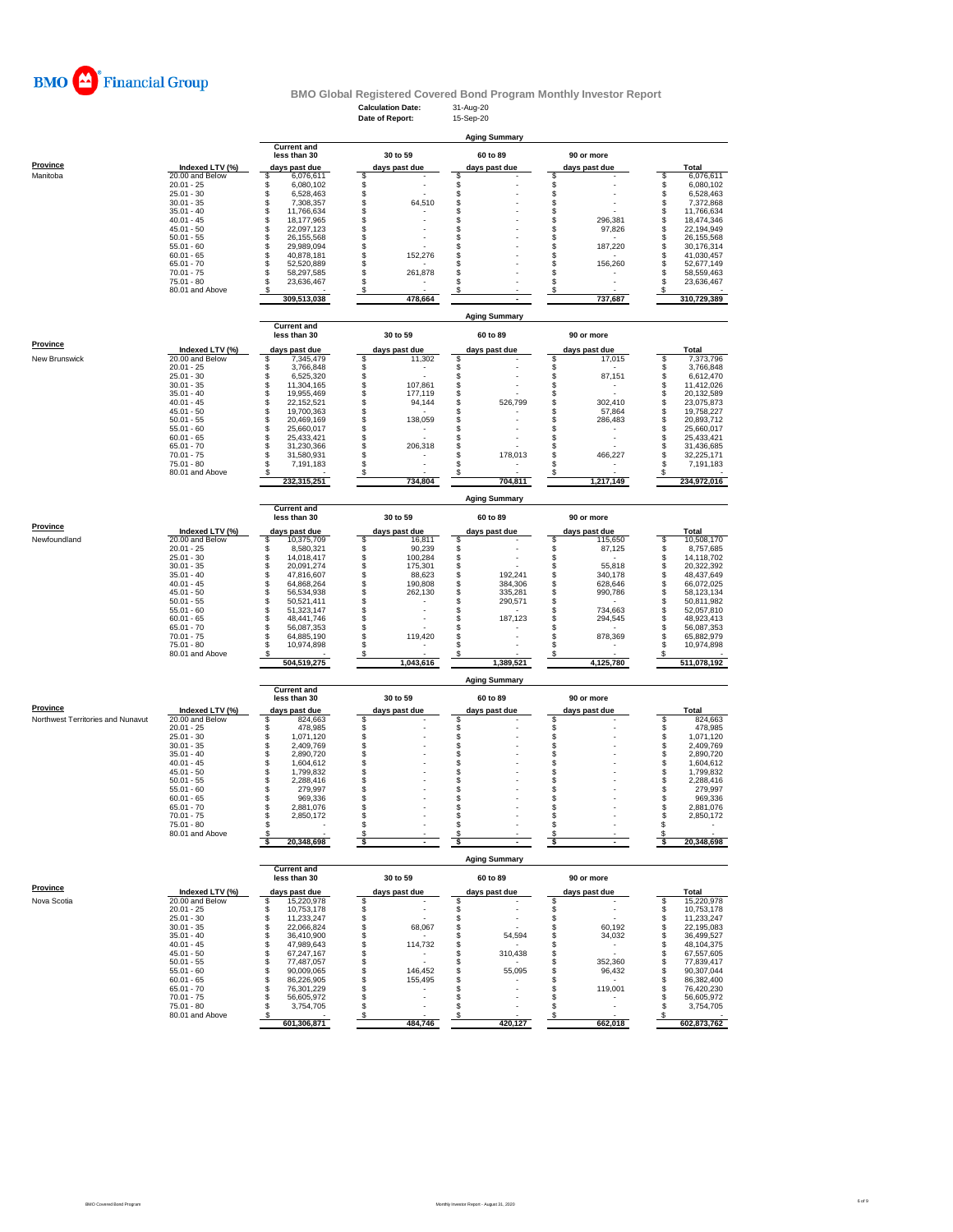

# **BMO Global Registered Covered Bond Program Monthly Investor Report**<br>Calculation Date: 31-Aug-20<br>**Reportive Bondi**: 15-Sep-20

|                                         |                                    |                                            | <b>Calculation Date:</b><br>Date of Report: | 31-Aug-20<br>15-Sep-20           |                                                 |                                            |
|-----------------------------------------|------------------------------------|--------------------------------------------|---------------------------------------------|----------------------------------|-------------------------------------------------|--------------------------------------------|
|                                         |                                    |                                            |                                             |                                  |                                                 |                                            |
|                                         |                                    | <b>Current and</b>                         |                                             | <b>Aging Summary</b>             |                                                 |                                            |
|                                         |                                    | less than 30                               | 30 to 59                                    | 60 to 89                         | 90 or more                                      |                                            |
| <b>Province</b>                         | Indexed LTV (%)                    | days past due                              | days past due                               | days past due                    | days past due                                   | <b>Total</b>                               |
| Ontario                                 | 20.00 and Below<br>$20.01 - 25$    | 629,783,595<br>\$<br>\$<br>516,618,901     | \$<br>434,690<br>75,107<br>\$               | \$<br>\$<br>244,924              | 337,360<br>\$<br>\$<br>392,363                  | \$<br>630,555,645<br>\$<br>517,331,295     |
|                                         | $25.01 - 30$                       | S<br>841,059,828                           | \$<br>63,777                                | \$<br>339,889                    | \$<br>176,411                                   | \$<br>841,639,905                          |
|                                         | $30.01 - 35$<br>$35.01 - 40$       | \$<br>1,289,171,943<br>\$<br>1,561,694,201 | \$<br>2,854,485<br>\$<br>3,790,552          | 1,343,453<br>\$<br>\$<br>704,311 | \$<br>388,891<br>\$<br>1,996,783                | \$<br>1,293,758,772<br>\$<br>1,568,185,847 |
|                                         | $40.01 - 45$                       | \$<br>1,649,618,013                        | \$<br>2,888,212                             | \$<br>331,589                    | \$<br>1,638,129                                 | \$<br>1,654,475,942                        |
|                                         | $45.01 - 50$                       | \$<br>1,671,528,076                        | \$<br>1,714,893                             | \$<br>340,356                    | \$<br>593,902                                   | \$<br>1,674,177,227                        |
|                                         | $50.01 - 55$<br>$55.01 - 60$       | \$<br>1,674,239,607<br>\$<br>1,967,120,578 | \$<br>1,290,709<br>\$<br>1,824,968          | \$<br>1,750,891<br>\$<br>426,730 | \$<br>1,342,785<br>\$<br>1,658,871              | \$<br>1,678,623,992<br>\$<br>1,971,031,147 |
|                                         | $60.01 - 65$                       | \$<br>1,726,707,225                        | \$<br>2,048,396                             | \$<br>966,370                    | \$<br>3,515,116                                 | \$<br>1,733,237,107                        |
|                                         | $65.01 - 70$                       | \$<br>2,562,656,197                        | \$<br>715,442<br>\$                         | 2,231,377<br>S                   | \$<br>2,458,575                                 | \$<br>2,568,061,591                        |
|                                         | $70.01 - 75$<br>$75.01 - 80$       | \$<br>1,821,059,403<br>s<br>190,775,566    | 1,555,893<br>\$                             | S                                | \$<br>2,411,586<br>s                            | \$<br>1,825,026,881<br>S<br>190,775,566    |
|                                         | 80.01 and Above                    |                                            | S                                           |                                  |                                                 |                                            |
|                                         |                                    | 18,102,033,134                             | 19,257,122                                  | 8,679,889                        | 16,910,772                                      | 18,146,880,917                             |
|                                         |                                    | <b>Current and</b>                         |                                             | <b>Aging Summary</b>             |                                                 |                                            |
|                                         |                                    | less than 30                               | 30 to 59                                    | 60 to 89                         | 90 or more                                      |                                            |
| <b>Province</b><br>Prince Edward Island | Indexed LTV (%)<br>20.00 and Below | days past due<br>2,355,175                 | days past due<br>\$                         | days past due<br>\$              | days past due                                   | Total<br>\$<br>2,355,175                   |
|                                         | $20.01 - 25$                       | \$<br>\$<br>1,512,640                      |                                             |                                  | \$<br>68,446                                    | 1,581,086                                  |
|                                         | $25.01 - 30$                       | \$<br>2,560,255                            | \$                                          | \$                               | \$                                              | \$<br>2,560,255                            |
|                                         | $30.01 - 35$<br>$35.01 - 40$       | 4,535,810<br>\$<br>8,306,694               | \$<br>\$                                    | \$<br>\$                         | \$<br>$\dot{\mathbb{S}}$                        | \$<br>4,535,810<br>\$<br>8,306,694         |
|                                         | $40.01 - 45$                       | \$<br>6,653,665                            | \$                                          | \$                               | \$                                              | \$<br>6,653,665                            |
|                                         | $45.01 - 50$                       | 4,445,548<br>\$                            | \$                                          | \$<br>104,583                    | \$                                              | 4,550,131                                  |
|                                         | $50.01 - 55$<br>$55.01 - 60$       | 7,397,206<br>\$<br>9,533,473               | \$<br>\$                                    | S<br>\$                          | \$<br>\$                                        | \$<br>7,397,206<br>\$<br>9,533,473         |
|                                         | $60.01 - 65$                       | s<br>s<br>10,158,730                       | \$                                          | \$                               | \$                                              | \$<br>10.158.730                           |
|                                         | $65.01 - 70$<br>$70.01 - 75$       | 16,568,105<br>\$<br>15,825,305             | \$<br>\$                                    | \$<br>\$                         | \$<br>\$                                        | 16,568,105<br>\$<br>15,825,305             |
|                                         | $75.01 - 80$                       | \$<br>2,743,854                            | \$                                          | \$                               | s                                               | \$<br>2,743,854                            |
|                                         | 80.01 and Above                    |                                            | S                                           | S                                | s                                               | S                                          |
|                                         |                                    | 92,596,460                                 |                                             | 104,583                          | 68,446                                          | 92,769,489                                 |
|                                         |                                    | <b>Current and</b>                         |                                             | <b>Aging Summary</b>             |                                                 |                                            |
|                                         |                                    | less than 30                               | 30 to 59                                    | 60 to 89                         | 90 or more                                      |                                            |
| <b>Province</b>                         | Indexed LTV (%)                    | days past due                              | days past due                               | days past due                    | days past due                                   | Total                                      |
| Quebec                                  | 20.00 and Below                    | 101,523,675<br>\$                          | 199,419<br>\$                               | \$<br>159,244                    | s<br>280,846                                    | 102,163,184<br>s                           |
|                                         | $20.01 - 25$<br>$25.01 - 30$       | 65,698,581<br>\$<br>88,341,889             | \$<br>76,139<br>\$<br>58,738                | \$<br>\$<br>120,665              | \$<br>197,187<br>\$<br>295,451                  | \$<br>65,971,907<br>\$<br>88,816,743       |
|                                         | $30.01 - 35$                       | \$<br>141,292,672                          | \$<br>610,668                               | \$<br>146,051                    | \$<br>430,507                                   | \$<br>142,479,898                          |
|                                         | $35.01 - 40$<br>$40.01 - 45$       | \$<br>241,384,758<br>\$<br>355,884,657     | \$<br>531,079<br>\$<br>897,808              | \$<br>172,258<br>\$<br>306,128   | \$<br>93,206<br>\$<br>1,458,650                 | \$<br>242,181,301<br>\$<br>358,547,242     |
|                                         | $45.01 - 50$                       | \$<br>423,773,470                          | \$<br>480,765                               | \$<br>1,432,054                  | \$<br>1,765,078                                 | \$<br>427,451,367                          |
|                                         | $50.01 - 55$                       | \$<br>451,647,334                          | \$<br>1,048,197                             | \$<br>1,392,385                  | \$<br>1,224,901                                 | \$<br>455,312,816                          |
|                                         | $55.01 - 60$<br>$60.01 - 65$       | \$<br>548,900,172<br>531,721,807           | \$<br>1,542,477<br>\$<br>3,549,664          | 231,669<br>\$<br>\$<br>555,797   | \$<br>1,405,430<br>\$<br>1,859,169              | \$<br>552,079,748<br>537,686,437           |
|                                         | $65.01 - 70$                       | \$<br>484,466,126                          | \$<br>991,858                               | \$<br>615,104                    | \$<br>414,789                                   | \$<br>486, 487, 878                        |
|                                         | $70.01 - 75$                       | \$<br>248,456,255                          | \$<br>354,111                               | \$                               | \$<br>1,160,158                                 | \$<br>249,970,524                          |
|                                         | $75.01 - 80$<br>80.01 and Above    | \$<br>25,942,806                           | \$<br>\$                                    | \$<br>S                          | \$<br>s                                         | Ś<br>25,942,806                            |
|                                         |                                    | 3,709,034,202                              | 10,340,923                                  | 5,131,354                        | 10,585,374                                      | 3,735,091,853                              |
|                                         |                                    | <b>Current and</b>                         |                                             | <b>Aging Summary</b>             |                                                 |                                            |
|                                         |                                    | less than 30                               | 30 to 59                                    | 60 to 89                         | 90 or more                                      |                                            |
| <b>Province</b>                         | Indexed LTV (%)                    | days past due                              | days past due                               | days past due                    | days past due                                   | Total                                      |
| Saskatchewan                            | 20.00 and Below<br>$20.01 - 25$    | 14,532,457<br>s<br>9,581,478<br>\$         | 30,798<br>\$<br>\$                          | S<br>\$                          | S<br>\$                                         | 14.563.255<br>s<br>9,581,478               |
|                                         | $25.01 - 30$                       | \$<br>13,454,020                           | \$                                          | \$                               | \$                                              | \$<br>13,454,020                           |
|                                         | $30.01 - 35$                       | \$<br>26,972,266                           | \$                                          | \$                               | \$                                              | \$<br>26,972,266                           |
|                                         | $35.01 - 40$<br>$40.01 - 45$       | \$<br>56,866,171<br>\$<br>46,127,247       | \$<br>389,903<br>\$                         | \$<br>\$                         | $\ddot{\textbf{s}}$<br>127,738<br>\$<br>251,486 | \$<br>57,383,813<br>\$<br>46,378,733       |
|                                         | $45.01 - 50$                       | S<br>42.086.486                            | \$<br>315,898                               | \$                               | \$<br>125,094                                   | \$<br>42,527,479                           |
|                                         | $50.01 - 55$<br>$55.01 - 60$       | \$<br>34,510,676<br>s<br>41,635,606        | \$<br>61,077<br>\$<br>202,471               | \$<br>S.                         | \$<br>\$                                        | \$<br>34,571,753<br>S<br>41,838,077        |
|                                         | 60.01 - 65                         | 34 193 860                                 |                                             |                                  | 182 685                                         | 34 376 545                                 |
|                                         | $65.01 - 70$                       | \$<br>46,762,619                           | \$                                          | \$                               | \$<br>459,545                                   | \$<br>47,222,163                           |
|                                         | $70.01 - 75$<br>75.01 - 80         | \$<br>40,861,946<br>\$<br>4,100,668        | \$<br>\$                                    | \$<br>\$                         | \$<br>\$                                        | \$<br>40,861,946<br>\$<br>4,100,668        |
|                                         | 80.01 and Above                    |                                            | S                                           | S                                | \$                                              |                                            |
|                                         |                                    | 411,685,501                                | 1.000.147                                   |                                  | 1,146,548                                       | 413,832,196                                |
|                                         |                                    | <b>Current and</b>                         |                                             | <b>Aging Summary</b>             |                                                 |                                            |
|                                         |                                    | less than 30                               | 30 to 59                                    | 60 to 89                         | 90 or more                                      |                                            |
| Province                                | Indexed LTV (%)                    | days past due                              | days past due                               | days past due                    | days past due                                   | Total                                      |
| Yukon Territories                       | 20.00 and Below<br>$20.01 - 25$    | \$<br>1,577,362<br>\$<br>1,003,903         | \$<br>\$                                    | S<br>\$                          | s<br>\$                                         | \$<br>1,577,362<br>\$<br>1,003,903         |
|                                         | $25.01 - 30$                       | \$<br>1,161,400                            | \$                                          | \$                               | \$                                              | \$<br>1,161,400                            |
|                                         | $30.01 - 35$                       | \$<br>873,605                              | \$                                          | \$                               | \$                                              | \$<br>873,605                              |
|                                         | $35.01 - 40$<br>$40.01 - 45$       | \$<br>2,099,724<br>\$<br>2,533,117         | \$<br>S                                     | \$<br>S                          | \$<br>\$                                        | \$<br>2,099,724<br>\$<br>2,533,117         |
|                                         | $45.01 - 50$                       | \$<br>1,211,662                            | S                                           | S                                | \$                                              | \$<br>1,211,662                            |
|                                         | $50.01 - 55$<br>$55.01 - 60$       | \$<br>2,316,654<br>\$<br>502,488           | \$<br>\$                                    | \$<br>\$                         | s<br>\$                                         | \$<br>2,316,654<br>\$<br>502,488           |
|                                         | $60.01 - 65$                       | \$<br>1,634,470                            | S.                                          | S                                | \$                                              | \$<br>1,634,470                            |
|                                         | $65.01 - 70$                       | \$<br>2,308,081                            | S                                           | S                                | \$.                                             | \$<br>2,308,081                            |
|                                         | $70.01 - 75$<br>$75.01 - 80$       | 4,001,764<br>S<br>s                        | \$<br>S                                     | \$<br>S                          | \$<br>\$                                        | 4,001,764<br>S<br>\$                       |
|                                         | 80.01 and Above                    | s<br>21,224,232<br>Ŝ                       | S<br>S                                      | S                                | s<br>s                                          | S<br>21,224,232                            |
|                                         |                                    |                                            |                                             |                                  |                                                 |                                            |

<sup>(1)</sup> Value as determined by adjusting, not less than quarterly, the Original Market Value utilizing the Indexation Methodology (see Appendix for details) for subsequent price developments.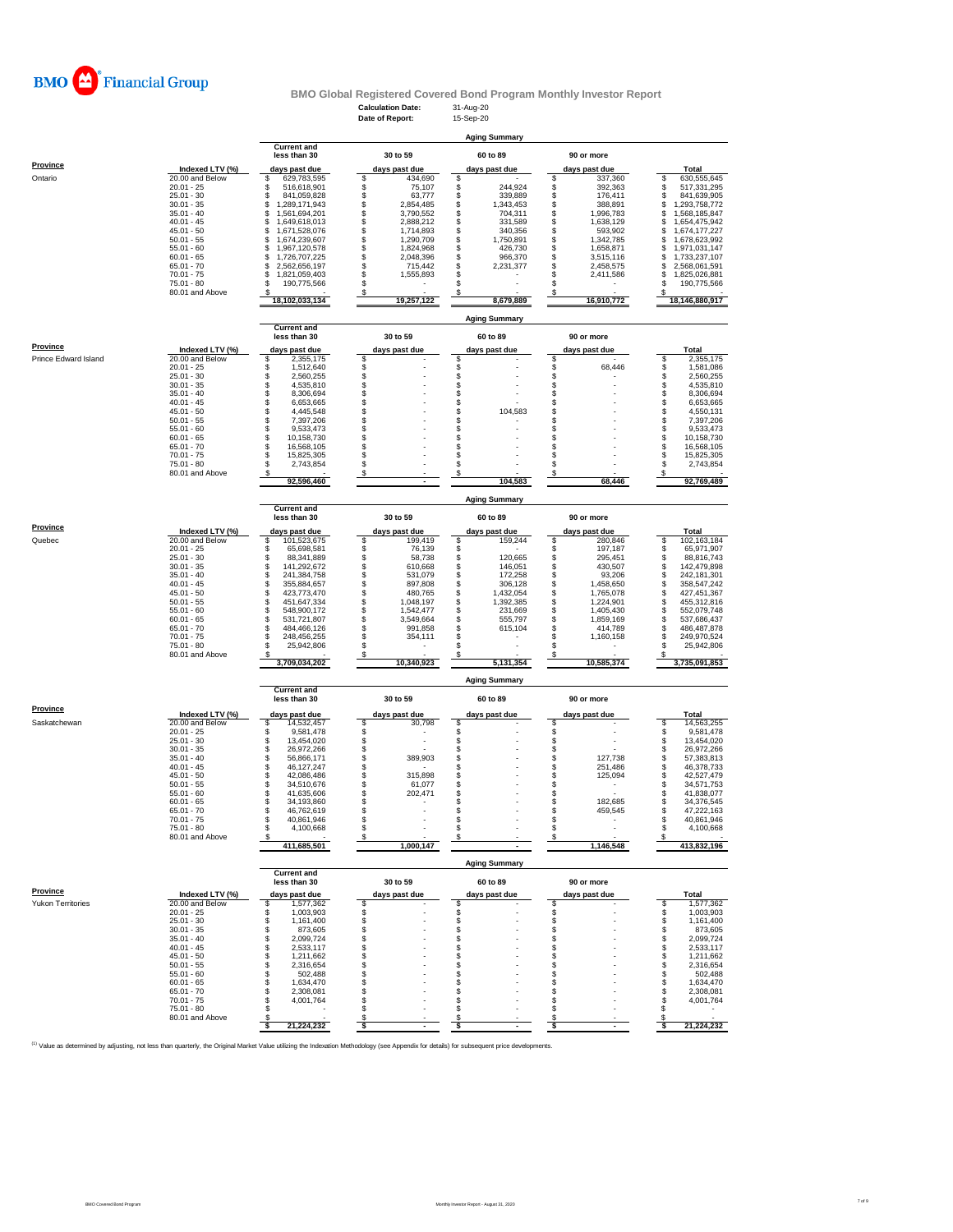

**Calculation Date:** 31-Aug-20 **Date of Report:** 15-Sep-20

**Cover Pool - Current LTV Distribution by Credit Score (1)** 

|                 | <b>Credit Scores</b> |                          |  |             |  |             |  |               |  |               |  |               |                |  |                |
|-----------------|----------------------|--------------------------|--|-------------|--|-------------|--|---------------|--|---------------|--|---------------|----------------|--|----------------|
| Indexed LTV (%) |                      | <b>Score Unavailable</b> |  | < 600       |  | 600 - 650   |  | 651 - 700     |  | 701 - 750     |  | 751 - 800     | >800           |  | Total          |
| 20,00 and Below |                      | 16.980.049               |  | 9.080.268   |  | 23.142.664  |  | 46.391.284    |  | 110.920.493   |  | 164.322.340   | 862.308.668    |  | 1.233.145.766  |
| $20.01 - 25$    |                      | 8.887.563                |  | 7.001.205   |  | 19.063.278  |  | 41.835.025    |  | 103.071.364   |  | 135.460.807   | 659.284.291    |  | 974.603.534    |
| $25.01 - 30$    |                      | 9.637.025                |  | 14.369.597  |  | 30.359.381  |  | 85,303,879    |  | 171.036.651   |  | 239.231.954   | 977.404.474    |  | 1.527.342.962  |
| $30.01 - 35$    |                      | 11.375.235               |  | 27.663.407  |  | 66.971.148  |  | 124.751.326   |  | 284.239.087   |  | 390.952.867   | 1.491.730.176  |  | 2.397.683.247  |
| $35.01 - 40$    |                      | 5.313.822                |  | 34.594.367  |  | 73.529.649  |  | 185.975.569   |  | 327.436.275   |  | 470.194.174   | 1.684.499.027  |  | 2.781.542.883  |
| $40.01 - 45$    |                      | 10.489.627               |  | 38,776,925  |  | 81.565.676  |  | 213.287.904   |  | 354.881.261   |  | 510.903.095   | 1.727.313.004  |  | 2.937.217.491  |
| $45.01 - 50$    |                      | 13.167.527               |  | 48.063.331  |  | 94.936.090  |  | 216.493.587   |  | 387.953.197   |  | 553.091.803   | 1.817.196.452  |  | 3.130.901.987  |
| $50.01 - 55$    |                      | 19.175.405               |  | 42.849.996  |  | 88.975.084  |  | 259.680.299   |  | 413.855.172   |  | 555.403.226   | 1.792.000.599  |  | 3.171.939.782  |
| $55.01 - 60$    |                      | 22.983.931               |  | 49.810.260  |  | 92.057.399  |  | 279.575.410   |  | 484.896.355   |  | 671.742.524   | 2.066.510.781  |  | 3.667.576.660  |
| $60.01 - 65$    |                      | 39.943.813               |  | 38.381.142  |  | 101.399.741 |  | 285.554.862   |  | 503.293.332   |  | 650.752.943   | 1.921.864.813  |  | 3.541.190.645  |
| $65.01 - 70$    |                      | 25.570.005               |  | 42.703.567  |  | 117.059.192 |  | 352.047.350   |  | 604.776.835   |  | 822.818.515   | 2.427.563.606  |  | 4.392.539.069  |
| $70.01 - 75$    |                      | 7.992.263                |  | 34.907.255  |  | 92.008.425  |  | 347.853.695   |  | 557.788.515   |  | 758.279.549   | 1.816.676.380  |  | 3.615.506.082  |
| $75.01 - 80$    |                      | 756.773                  |  | 10.792.221  |  | 21.005.933  |  | 127.482.754   |  | 193.158.769   |  | 265.421.346   | 613.970.577    |  | 1.232.588.375  |
| 80.01 and Above |                      |                          |  | 362.458     |  | 351.910     |  | 3.536.797     |  | 2.168.764     |  | .459.634      | 4.300.485      |  | 12.180.048     |
|                 |                      | 192.273.038              |  | 399.355.999 |  | 902.425.571 |  | 2.569.769.740 |  | 4.499.476.069 |  | 6.190.034.779 | 19.862.623.335 |  | 34,615,958,530 |

<sup>(1)</sup> Value as determined by adjusting, not less than quarterly, the Original Market Value utilizing the Indexation Methodology (see Appendix for details) for subsequent price developments.